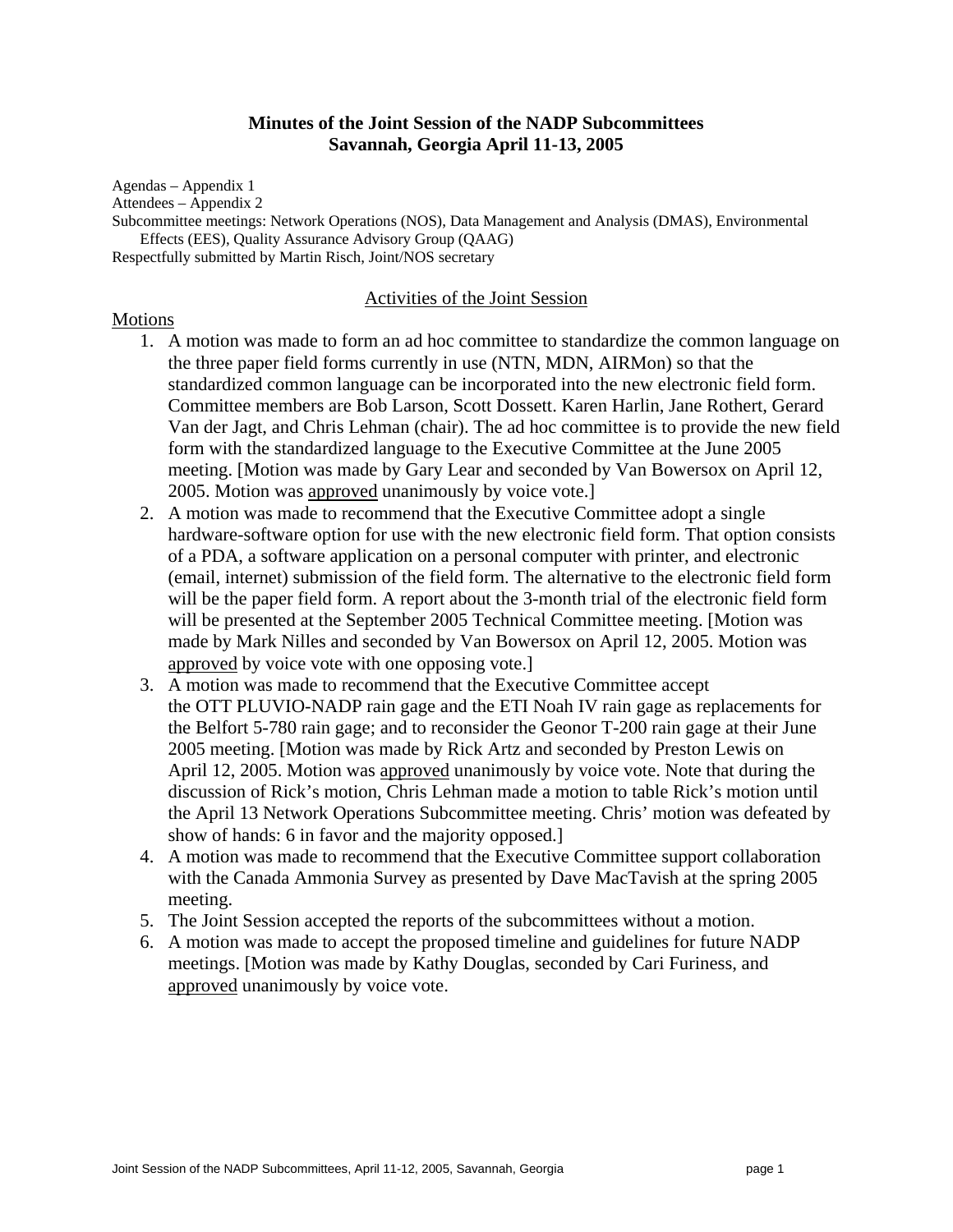# Activities of the Joint Session—continued

# Discussion and Reports

Please see appendix 1 for the agenda of the joint session. Many agenda items were accompanied by a powerpoint slide show and the minutes incorporate those slides by reference. The following information supplements the motions and slide presentations.

- Mercury dry deposition work group--Eric Prestbo provided a draft white paper listing options for determination of mercury dry deposition rates at MDN sites. These options were discussed by the work group on April 13, 2005. The work group members meeting were Eric Prestbo, David Gay, Gary Lear, Rick Artz, Pam Padgett, and Marty Risch. The work group will report at the fall 2005 Technical Committee meeting.
- HAL and CAL precipitation differences—David Gay reported that a procedure had been put in place for determining a single precipitation value from the rain gage chart at collocated NTN and MDN sites in order to reconcile differences from more than one reader. Historical data had been reconciled by Nov. 1, 2004 and data for  $4<sup>th</sup>$  quarter 2004 was progressing well.
- "Co-operative Programmme for Monitoring and Evaluation of the Long-range Transmission of Air Pollutants in Europe" (EMEP)—David Gay reported that NADP had pre-registered for this 6 month, event-based, measurement and modeling project that would offer side by side comparisons of mercury measurement methods. NADP is the only US registrant. The project is to start in June 2005. The cost would be \$12,000 to \$14,000 from the Program Office. The Joint Session took no action.
- 2006 NADP calendar—Karen Harlin mentioned the calendar is in the planning stage and requested photos featuring National Park Service sites.
- Network equipment depot (NED)—David Gay has replaced Scott Dossett as coordinator. In related matters, (a) David Gay demonstrated a redesign of the Aerochem sampler that featured a replacement of the motor box with a screw jack that is more durable and could realize a savings to the NED. (b) Scott Dossett reported the rebuild of the Aerochem sensor is an improvement for the NED; six units are in the field currently.
- The MDN sample archive and reanalysis task group will meet and report to the Technical Committee at the fall 2005 meeting.
- Executive and Budget Committee meetings—Cari Furiness reported that the meeting will be held June 29-30, 2005 at the Hilton Homewood Suites in downtown Chicago, Illinois.
- Fall 2005 Technical Committee meeting and science symposium—Kristi Morris reported that the meeting will be held September 27-30, 2005 at the Snow King Resort in Jackson Hole, Wyoming. A draft agenda with session topics for the science symposium was distributed. The meeting will include a field trip to Grand Teton National Park.
- Spring 2006 Joint Session of the NADP Subcommittees—Mike Kolian led a discussion and show of hands vote for 4 potential locations for the spring 2006 meeting. Joint Session attendees were allowed to vote for two locations. The most votes were cast for Riverside, California with lodging at the Mission Inn, flights to the Ontario Airport, and field trip options in the San Bernadino Mts. The votes were Riverside, CA (21); Albuquerque, NM (16); Austin, TX, (15); and Memphis, TN (6).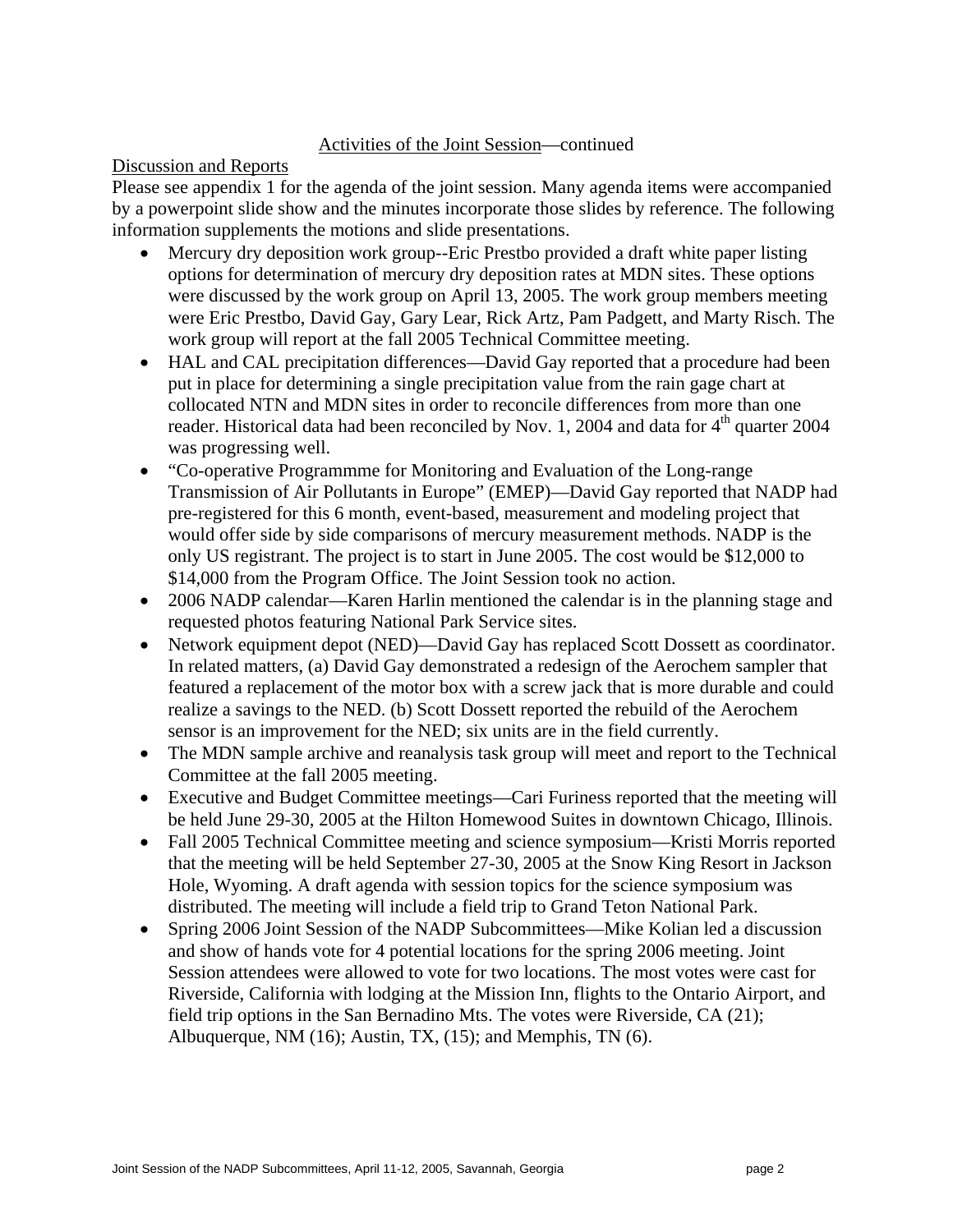# Report of the Network Operations Subcommittee (NOS)—Karen Harlin

### Motions

- 1. A motion was made to recommend that the NOS chair, vice-chair, and QA manager shall have the authority to approve or disapprove proposed NADP sites that do not meet the NADP siting criteria and guidelines, replacing the former internet voting procedure. The internet discussion of proposed sites and related criteria and guidelines will continue. This change also was recommended by the QAAG from their April 11, 2005 meeting. [Motion was made by Chris Lehman and seconded by Preston Lewis on April 12, 2005. The motion was approved by show of hands: 10 in favor and 9 opposed.]
- 2. A motion was made to recommend that the Program Office pursue, at all due speed, the development, testing, and refinement of the LODA redesign of the Aerochem sampler demonstrated at the spring 2005 meeting. The Program Office should report their progress on the sampler at the Budget Committee June 2005 meeting. [Motion was made by Scott Dossett and seconded by Bruce Rodger on April 12, 2005. Motion was approved unanimously by voice vote.]
- 3. A motion was made to recommend to the Program Office that the QA manager issue an annual report to those funding agencies eligible for the Budget Committee. The report will summarize the ATS survey results (non-compliance with criteria and guidelines) for each agency from the previous year. The QA manager should provide for each agency to respond to the report, showing status of corrective actions. [Motion was made by Scott Dossett and seconded by Rick Artz on April 13, 2005. Motion was approved unanimously by voice vote.]
- 4. A motion was made to recommend that the Central Analytical Laboratory begin using the new ICS-2000 IC for routine analysis of NTN and AIRMon samples as soon as possible. [Motion was made by Scott Dossett and seconded by Rick Artz on April 13, 2005. Motion was approved unanimously by voice vote.]
- 5. A motion was made to recommend that the Executive and Budget Committees, at the June 2005 meetings, authorize a multi-site phase III trial be conducted for the Yankee TPC-3000 collector for the NTN. [Motion was made by Mark Nilles and seconded by Van Bowersox on April 13, 2005. Motion was approved unanimously by voice vote.]
- 7. The NOS voted on 13 potential modifications suggested by OTT for their OTT PLUVIO-NADP rain gage demonstrated at the fall 2004 meeting in Halifax, NS. The modifications and NOS recommendations (YES or NO) on April 12 follow.
	- 1) Rectify the calibration offset. YES
	- 2) Provide field calibration capability and instructions. YES
	- 3) Add the capability for 4 digital input signals. NO
	- 4) Provide a customized version of PDA software. NO
	- 5) Provide PDA software code segments for custom NADP software. NO
	- 6) Decrease the data transmission time. NO
	- 7) Modify the PDA software file structure. NO
	- 8) Provide an option to purchase the PDA from Hach Environmental. NO
	- 9) Separate and weatherproof the cable connections for input signals. YES
	- 10) Provide a pulse output signal. NO
	- 11) Provide a 110-V AC power supply option. YES
	- 12) Provide complete installation and operating instructions. YES
	- 13) Reduce the effort required to remove the cover. YES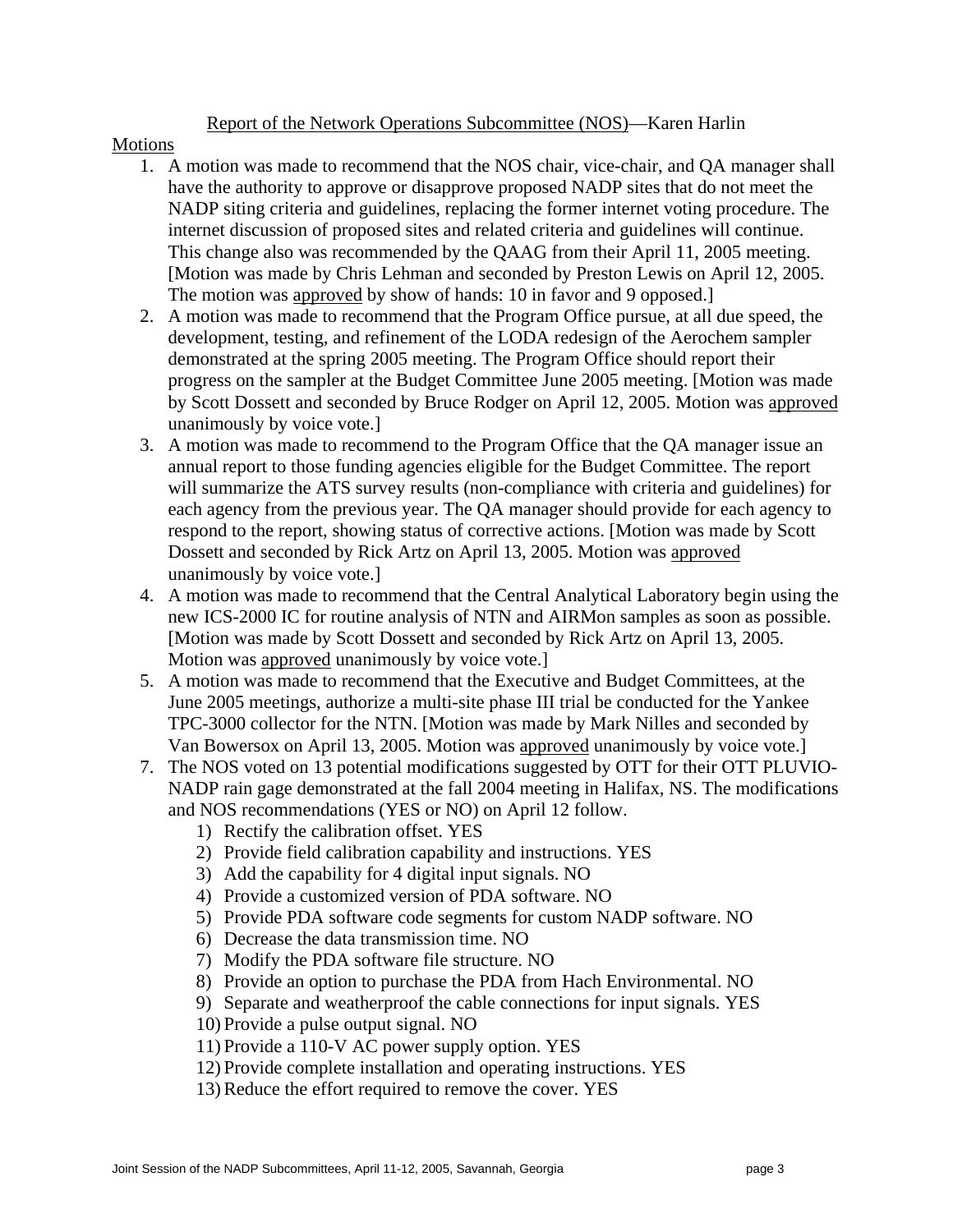Report of the Data Management and Analysis Subcommittee (DMAS)—Bob Larson The following motions were passed during the meetings April 12-13 and presented to the Joint Session on April 13, 2005. (No detailed information was available regarding voting on motions.)

- 1. It was recommended that the Program Office proceed with establishment of the methylmercury data base.
- 2. It was recommended that the Program Office offer a new mapping interface for the web site that can show combinations of sites or data from selected seasons. The maps will not list the site IDs or values; they can be displayed when the mouse is placed on each site location. The maps will be able to be downloaded with an accompanying data table.
- 3. It was recommended that the Program Office accept a new (smaller) funnel diameter for MDN deposition calculations that is based on the average of 200 funnel measurements by the HAL. Archived MDN data that use a bottle catch for the precipitation amount will be revised using the new funnel diameter.
- 4. It was recommended that the Central Analytical Laboratory report at the September 2005 meeting a procedure for using site information for identifying outlier values.

Report of the Environmental Effects Subcommittee (EES)—Pam Padgett The following actions recommended by the EES on April 12-13 were accepted during the Joint Session by voice vote on April 13, 2005.

- 1. It was recommended that the MDN brochure be approved for use and that any further comments be submitted to David Gay within 7 days. [A motion was made by Van Bowersox to accept the recommendation; Jane Rothert seconded and the motion was approved unanimously.]
- 2. It was recommended that the subcommittee name be changed to Ecological Response and Outreach (EROS) to better reflect the revised emphasis on outreach and ecology (especially biology). A written rationale for the name change and amendments to the subcommittee charges will be presented at the fall 2005 meeting. [A motion was made by Van Bowersox recommending that the Executive Committee accept the name change; Gary Lear seconded and the motion was approved unanimously.]
- 3. It was recommended that the Program Office website establish links on the front page to the forums and make the forums open to the public. Forums are for user and subcommittee communication. Note that this recommendation was endorsed by the DMOS. [A motion was made by Pam Padgett to approve this recommendation; Kathy Douglas seconded and the motion was approved unanimously.]
- 4. It was recommended that the Program Office modify the screen for data access regarding the intended use of the data and information about the user. The EES will provide proposed checklists for user information and intended use of the information and will post these for discussion on the forums. [A motion was made by Pam Padgett to continue work on revisions to the data access page for 30 days and to suggest final language to the Executive Committee at their June 2005 meeting. Kristi Morris seconded and the motion was approved unanimously.]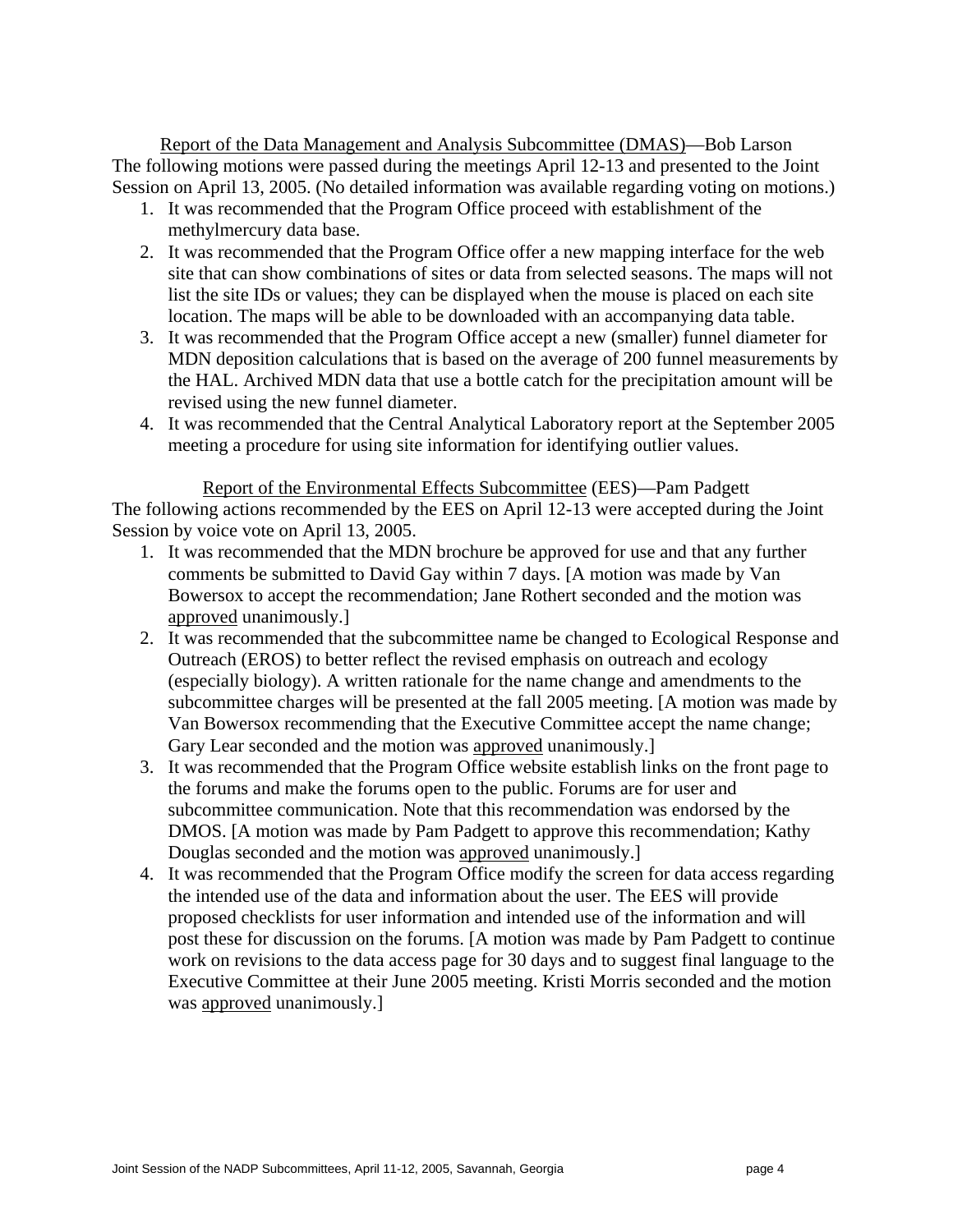Report of the Quality Assurance Advisory Group (QAAG)—David Gay The following actions recommended by the QAAG on April 11 were accepted during the Joint Session on April 13, 2005. (No detailed information was available regarding voting on motions.)

- 1. It was recommended that the QA manager finalize the response from the Program Office to the July 2004 Quality Systems Review, incorporating the changes from the discussion at this QAAG meeting; deliver the response at the June 2005 Executive Committee meeting.
- 2. Discussion on Data Quality Objectives (DQOs) proceeded without final resolution.
	- (a) Discussion of a minimal detectable trend as a DQO identified advantages and disadvantages. The QAG agreed to consult with Luther Smith for further advice.
	- (b) Discussion of minimum reporting limits as a DQO identified that ½ the method detection limit (MDL) was the current minimum reporting limit, but was not the only alternative. The QAAG requested that the CAL investigate differences in the MDL versus ½ the MDL.
- 3. A task group met to discuss the use of double blind lab tests as part of the USGS external quality assurance project.
- 4. Discussion occurred about site sponsors not following up on ATS survey findings. It was recommended that more encouragement was needed for site sponsors to eliminate noncompliance with criteria and guidelines detected in the ATS surveys. Emphasis should be placed first on noncompliance issues that can be corrected, rather than separation distances from roads and parking areas, for example, that are difficult to correct.
- 5. Discussion occurred about new sites being allowed as exceptions to the siting criteria and guidelines. It was recommended that voting to approve new sites with exceptions to siting criteria be changed from the current internet system involving interested NOS members to a three-person approval group consisting of the NOS chair, vice chair, and QA manager.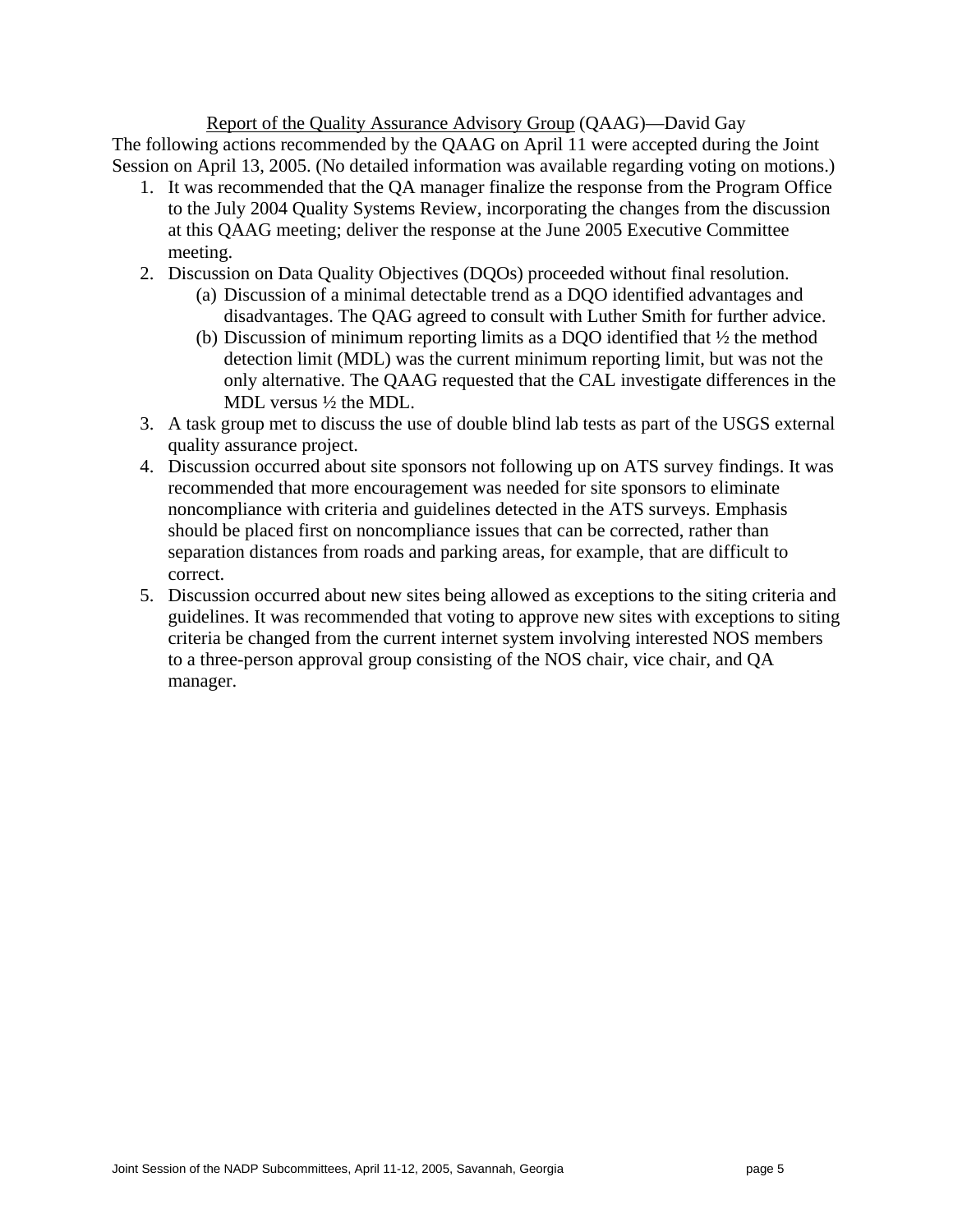#### **Appendix 1**: Agendas for Joint and Subcommittee Meetings

April 12, 2005 Joint Session Welcome and introductions, Karen Harlin Approval of minutes and status of motions, Karen Harlin Mercury dry deposition advisory committee, Eric Prestbo HAL and CAL precipitation differences, David Gay Standing reports Program Office, Van Bowersox *(attachment 1)*  Quality Assurance, Chris Lehman *(attachment2)* Mercury Deposition Network, David Gay *(attachment 3)* Mercury Analytical Laboratory, Bob Brunette *(attachment 4)* Central Analytical Laboratory, Karen Harlin *(attachment 5)* Electronic field operator report form, Bob Larson *(attachment 6)* Siting criteria update, Chris Lehman (*attachment 7)* New rain gage and collector evaluations, Van Bowersox *(attachment 8)* Ideal network design, Pam Padgett *(attachment 9)*

April 13, 2005 Joint Session

Canadian Ammonia Survey, Dave MacTavish

Subcommittee reports and motions

QAAG, David Gay DMAS, Bob Larson EROS, Pam Padgett NOS, Karen Harlin NADP meeting planning timetable, Kathy Douglas *(attachment 10)* Upcoming meetings discussion and announcements Executive and Budget Committees, June 2005, Cari Furiness Fall Technical Committee, September 2005, Kristi Morris Spring Joint session, Mike Kolian

April 12, 2005 Network Operations Subcommittee Approval of minutes and status of action items, Karen Harlin USGS external quality assurance for NTN and MDN in 2004, Greg Wetherbee USGS quality assurance field audit site operator training video, Greg Wetherbee Pending quality assurance action items, Chris Lehman Sub-sampling protocol for NTN sites continuing field chemistry, Scott Dossett OTT-PLUVIO updates, Scott Dossett OTT-PLUVIO modifications, Mark Nilles Event recorder updates, Scott Dossett Network equipment depot, Scott Dossett Demonstration of LODA redesign of Aerochem sampler, David Gay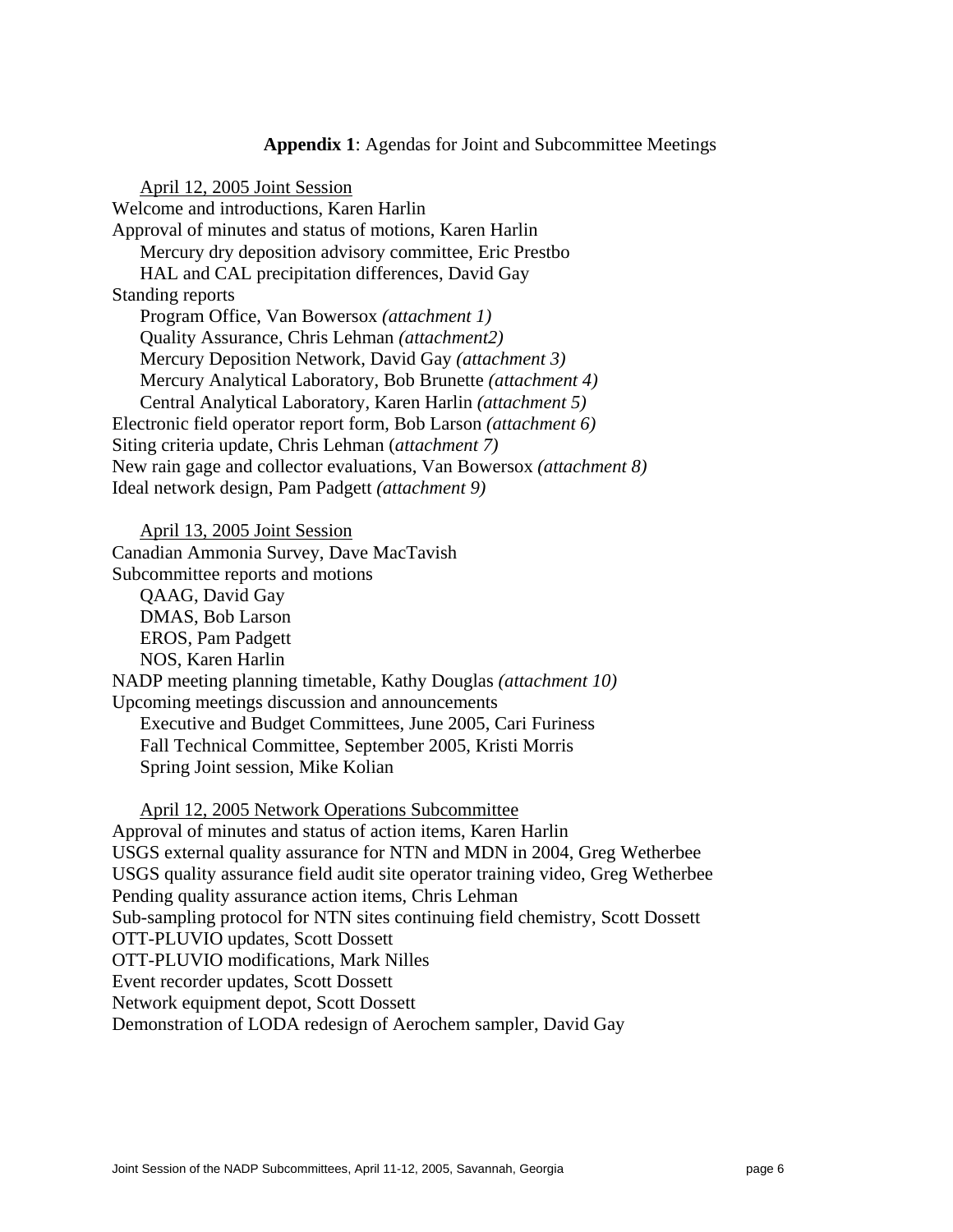### **Appendix 1** continued

April 13, 2005 Network Operations Subcommittee ATS field survey and 2004 survey report, Tom Jones ATS 2005 field survey, Jim Kertis ATS report recommendations, resolution of issues, Joel Frisch New site approval procedures, Joel Frisch Rain gage pens, Nick McMillan Rain gage field calibration task group, Scott Dossett New shipping protocol updates, Scott Dossett New ion chromatography instrument updates, Karen Harlin Total nitrogen measurements, Karen Harlin Precipitation collector replacement, Scott Dossett and Mark Nilles

April 12, 2005 Data Management and Analysis Subcommittee Agenda and approval of minutes, Bob Larson Siting criteria data, Chris Lehman Integrated mercury data base update, Bob Larson Methylmercury update, Bob Larson MDN data SOPs, Bob Larson Mapping options for coastal and non-criteria sites, Bob Larson

April 13, 2005 DMAS joint session with EES for network design